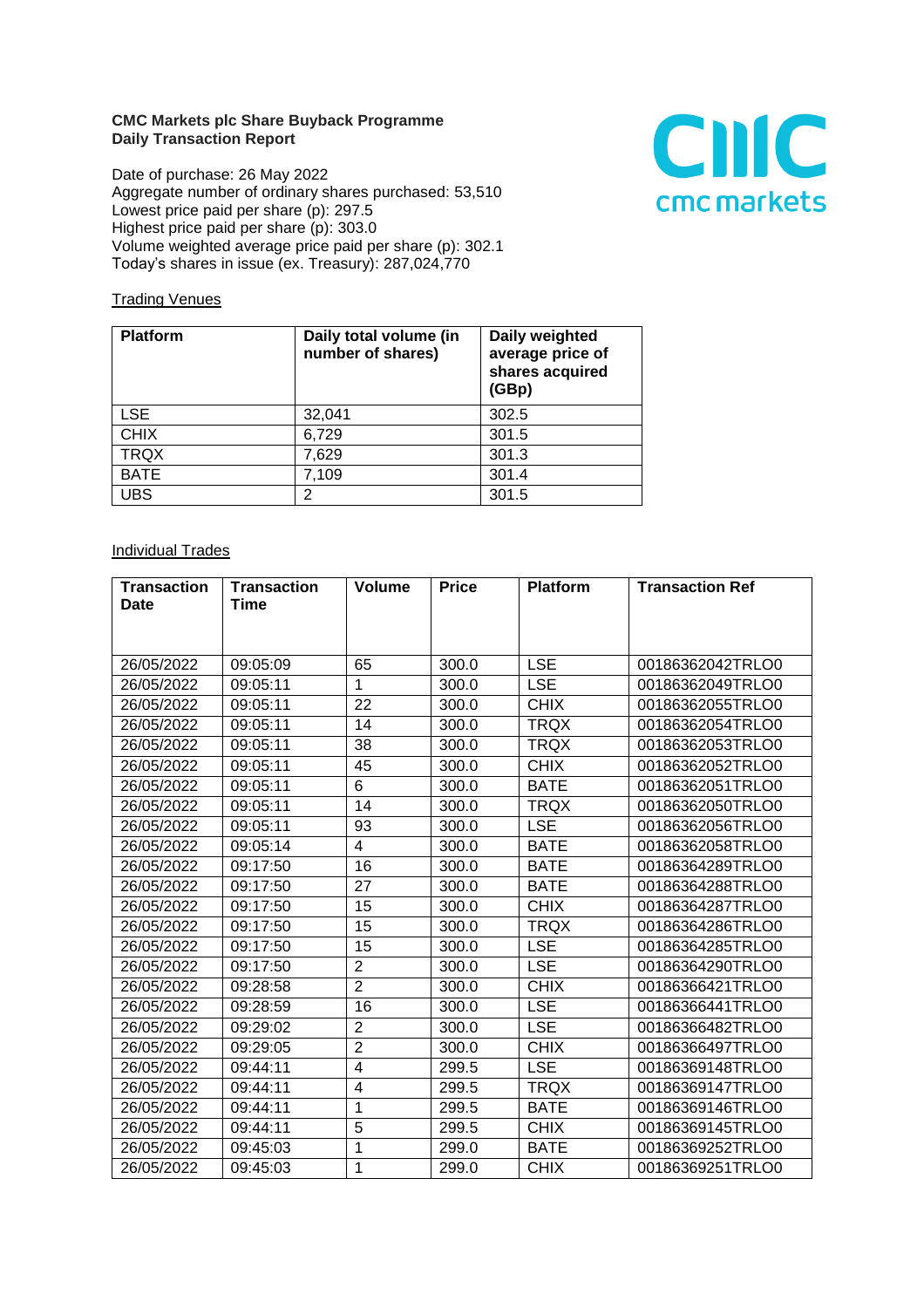| 26/05/2022 | 09:45:03 | 11             | 299.0 | <b>LSE</b>  | 00186369254TRLO0 |
|------------|----------|----------------|-------|-------------|------------------|
| 26/05/2022 | 09:45:03 | 8              | 299.0 | <b>TRQX</b> | 00186369253TRLO0 |
| 26/05/2022 | 09:52:44 | 9              | 299.0 | <b>LSE</b>  | 00186370518TRLO0 |
| 26/05/2022 | 09:52:46 | 9              | 299.0 | <b>CHIX</b> | 00186370519TRLO0 |
| 26/05/2022 | 09:52:49 | 1              | 299.0 | <b>LSE</b>  | 00186370530TRLO0 |
| 26/05/2022 | 10:00:42 | 1              | 297.5 | <b>LSE</b>  | 00186371864TRLO0 |
| 26/05/2022 | 10:02:15 | 229            | 301.0 | <b>TRQX</b> | 00186372088TRLO0 |
| 26/05/2022 | 10:02:15 | 3              | 301.0 | <b>TRQX</b> | 00186372087TRLO0 |
| 26/05/2022 | 10:02:15 | 483            | 301.0 | <b>TRQX</b> | 00186372089TRLO0 |
| 26/05/2022 | 10:02:15 | 79             | 301.0 | <b>LSE</b>  | 00186372090TRLO0 |
| 26/05/2022 | 10:02:16 | 20             | 301.0 | <b>LSE</b>  | 00186372091TRLO0 |
| 26/05/2022 | 10:02:21 | 19             | 300.5 | <b>TRQX</b> | 00186372100TRLO0 |
| 26/05/2022 | 10:02:21 | 800            | 300.5 | <b>LSE</b>  | 00186372099TRLO0 |
| 26/05/2022 | 10:02:21 | 20             | 300.5 | <b>CHIX</b> | 00186372103TRLO0 |
| 26/05/2022 | 10:02:21 | 20             | 300.5 | <b>BATE</b> | 00186372102TRLO0 |
| 26/05/2022 | 10:02:21 | 406            | 300.5 | <b>LSE</b>  | 00186372101TRLO0 |
| 26/05/2022 | 10:27:06 | 118            | 301.5 | <b>LSE</b>  | 00186375541TRLO0 |
| 26/05/2022 | 10:27:06 | 155            | 301.5 | <b>LSE</b>  | 00186375540TRLO0 |
| 26/05/2022 | 10:28:48 | 230            | 301.5 | <b>LSE</b>  | 00186375796TRLO0 |
| 26/05/2022 | 10:28:48 | 17             | 301.5 | <b>BATE</b> | 00186375801TRLO0 |
| 26/05/2022 | 10:28:48 | 18             | 301.5 | <b>CHIX</b> | 00186375800TRLO0 |
| 26/05/2022 | 10:28:48 | 3              | 301.5 | <b>BATE</b> | 00186375799TRLO0 |
| 26/05/2022 | 10:28:48 | 20             | 301.5 | <b>CHIX</b> | 00186375798TRLO0 |
| 26/05/2022 | 10:28:48 | 18             | 301.5 | <b>LSE</b>  | 00186375797TRLO0 |
| 26/05/2022 | 10:28:48 | 154            | 302.0 | <b>LSE</b>  | 00186375805TRLO0 |
| 26/05/2022 | 10:28:48 | 139            | 302.0 | <b>LSE</b>  | 00186375804TRLO0 |
| 26/05/2022 | 10:28:48 | 27             | 302.0 | <b>LSE</b>  | 00186375803TRLO0 |
| 26/05/2022 | 10:28:48 | 500            | 302.0 | <b>LSE</b>  | 00186375802TRLO0 |
| 26/05/2022 | 10:28:48 | 35             | 302.5 | <b>CHIX</b> | 00186375807TRLO0 |
| 26/05/2022 | 10:28:48 | 244            | 302.5 | <b>CHIX</b> | 00186375806TRLO0 |
| 26/05/2022 | 10:35:57 | 521            | 301.5 | <b>BATE</b> | 00186376853TRLO0 |
| 26/05/2022 | 10:40:06 | 665            | 301.5 | <b>TRQX</b> | 00186377340TRLO0 |
| 26/05/2022 | 10:40:06 | 112            | 301.5 | <b>BATE</b> | 00186377341TRLO0 |
| 26/05/2022 | 10:47:27 | 169            | 301.5 | <b>TRQX</b> | 00186378442TRLO0 |
| 26/05/2022 | 10:47:27 | 169            | 301.5 | <b>CHIX</b> | 00186378443TRLO0 |
| 26/05/2022 | 10:47:27 | 506            | 301.5 | <b>TRQX</b> | 00186378444TRLO0 |
| 26/05/2022 | 10:50:58 | 204            | 301.0 | <b>CHIX</b> | 00186378969TRLO0 |
| 26/05/2022 | 10:50:58 | 198            | 301.0 | <b>BATE</b> | 00186378968TRLO0 |
| 26/05/2022 | 10:50:58 | 118            | 301.0 | <b>CHIX</b> | 00186378967TRLO0 |
| 26/05/2022 | 10:50:58 | 124            | 301.0 | <b>BATE</b> | 00186378966TRLO0 |
| 26/05/2022 | 10:50:58 | 321            | 301.0 | <b>TRQX</b> | 00186378965TRLO0 |
| 26/05/2022 | 10:51:00 | 321            | 301.5 | <b>LSE</b>  | 00186379013TRLO0 |
| 26/05/2022 | 10:51:43 | 13             | 301.5 | <b>TRQX</b> | 00186379106TRLO0 |
| 26/05/2022 | 10:51:43 | 35             | 301.5 | <b>BATE</b> | 00186379108TRLO0 |
| 26/05/2022 | 10:51:43 | 83             | 301.5 | <b>CHIX</b> | 00186379107TRLO0 |
| 26/05/2022 | 10:51:43 | 19             | 301.5 | <b>BATE</b> | 00186379111TRLO0 |
| 26/05/2022 | 10:51:43 | 13             | 301.5 | <b>BATE</b> | 00186379110TRLO0 |
| 26/05/2022 | 10:51:43 | 19             | 301.5 | <b>BATE</b> | 00186379109TRLO0 |
| 26/05/2022 | 10:51:45 | 36             | 301.5 | <b>TRQX</b> | 00186379131TRLO0 |
| 26/05/2022 | 10:51:45 | 124            | 301.5 | <b>TRQX</b> | 00186379130TRLO0 |
| 26/05/2022 | 10:51:45 | 140            | 301.5 | <b>TRQX</b> | 00186379129TRLO0 |
| 26/05/2022 | 11:04:21 | $\overline{c}$ | 301.5 | <b>TRQX</b> | 00186381096TRLO0 |
| 26/05/2022 | 11:04:21 | $\overline{2}$ | 301.5 | <b>CHIX</b> | 00186381097TRLO0 |
|            |          |                |       |             |                  |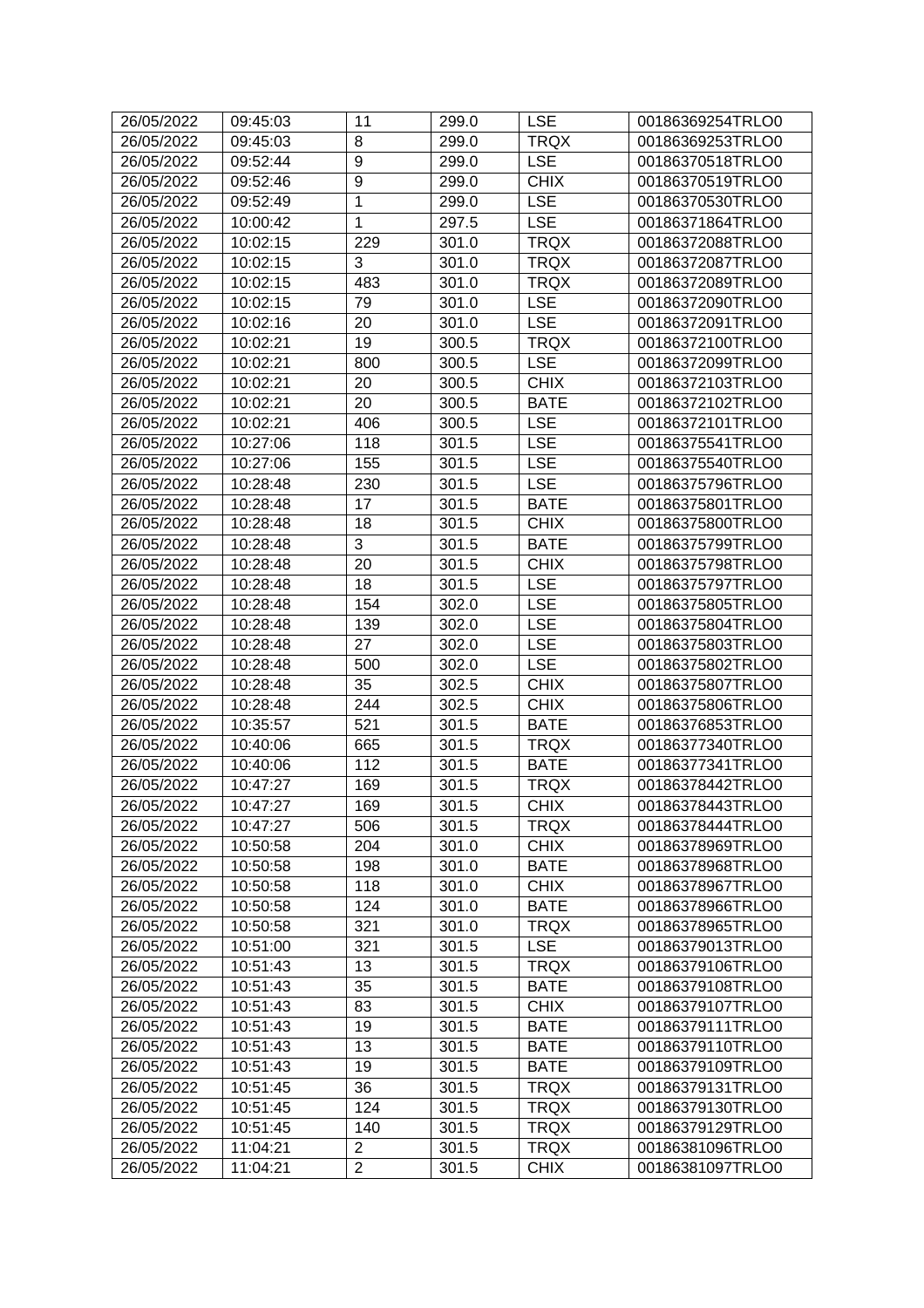| 26/05/2022 | 11:04:21 | $\overline{2}$ | 301.3 | <b>BATE</b> | 00186381100TRLO0 |
|------------|----------|----------------|-------|-------------|------------------|
| 26/05/2022 | 11:07:48 | $\overline{2}$ | 301.5 | <b>UBS</b>  | 00186381540TRLO0 |
| 26/05/2022 | 11:07:49 | 4              | 301.5 | <b>TRQX</b> | 00186381544TRLO0 |
| 26/05/2022 | 11:07:49 | 13             | 301.5 | <b>TRQX</b> | 00186381543TRLO0 |
| 26/05/2022 | 11:07:49 | 6              | 301.5 | <b>TRQX</b> | 00186381542TRLO0 |
| 26/05/2022 | 11:07:49 | 4              | 301.5 | <b>TRQX</b> | 00186381541TRLO0 |
| 26/05/2022 | 11:07:49 | 321            | 302.0 | <b>LSE</b>  | 00186381545TRLO0 |
| 26/05/2022 | 11:07:50 | 285            | 301.5 | <b>TRQX</b> | 00186381550TRLO0 |
| 26/05/2022 | 11:07:50 | 309            | 301.5 | <b>TRQX</b> | 00186381552TRLO0 |
| 26/05/2022 | 11:07:50 | 12             | 301.5 | <b>TRQX</b> | 00186381551TRLO0 |
| 26/05/2022 | 11:07:50 | 107            | 301.5 | <b>CHIX</b> | 00186381558TRLO0 |
| 26/05/2022 | 11:07:50 | 109            | 301.5 | <b>BATE</b> | 00186381557TRLO0 |
| 26/05/2022 | 11:07:50 | 191            | 301.5 | <b>CHIX</b> | 00186381556TRLO0 |
| 26/05/2022 | 11:07:50 | 201            | 301.5 | <b>BATE</b> | 00186381555TRLO0 |
| 26/05/2022 | 11:07:50 | 23             | 301.5 | <b>CHIX</b> | 00186381554TRLO0 |
| 26/05/2022 | 11:07:50 | 12             | 301.5 | <b>BATE</b> | 00186381553TRLO0 |
| 26/05/2022 | 11:13:57 | 1              | 301.0 | <b>BATE</b> | 00186382566TRLO0 |
| 26/05/2022 | 11:17:17 | 321            | 301.0 | <b>LSE</b>  | 00186382998TRLO0 |
| 26/05/2022 | 11:17:17 | 21             | 301.0 | <b>BATE</b> | 00186383003TRLO0 |
| 26/05/2022 | 11:17:17 | 321            | 301.0 | <b>CHIX</b> | 00186383002TRLO0 |
| 26/05/2022 | 11:17:17 | 300            | 301.0 | <b>BATE</b> | 00186383001TRLO0 |
| 26/05/2022 | 11:17:17 | 43             | 301.0 | <b>TRQX</b> | 00186383000TRLO0 |
| 26/05/2022 | 11:17:17 | 278            | 301.0 | <b>TRQX</b> | 00186382999TRLO0 |
| 26/05/2022 | 11:38:55 | 288            | 301.5 | <b>LSE</b>  | 00186385596TRLO0 |
| 26/05/2022 | 11:53:11 | 600            | 301.0 | <b>LSE</b>  | 00186387352TRLO0 |
| 26/05/2022 | 11:53:11 | 1              | 301.0 | <b>CHIX</b> | 00186387357TRLO0 |
| 26/05/2022 | 11:53:11 | 18             | 301.0 | BATE        | 00186387356TRLO0 |
| 26/05/2022 | 11:53:11 | 227            | 301.0 | <b>CHIX</b> | 00186387355TRLO0 |
| 26/05/2022 | 11:53:11 | 211            | 301.0 | <b>BATE</b> | 00186387354TRLO0 |
| 26/05/2022 | 11:53:11 | 228            | 301.0 | <b>TRQX</b> | 00186387353TRLO0 |
| 26/05/2022 | 12:15:50 | 321            | 300.5 | <b>LSE</b>  | 00186390709TRLO0 |
| 26/05/2022 | 12:15:50 | 127            | 300.5 | <b>CHIX</b> | 00186390713TRLO0 |
| 26/05/2022 | 12:15:50 | 322            | 300.5 | <b>BATE</b> | 00186390712TRLO0 |
| 26/05/2022 | 12:15:50 | 194            | 300.5 | <b>CHIX</b> | 00186390711TRLO0 |
| 26/05/2022 | 12:15:50 | 321            | 300.5 | <b>TRQX</b> | 00186390710TRLO0 |
| 26/05/2022 | 12:16:07 | 48             | 300.0 | <b>LSE</b>  | 00186390753TRLO0 |
| 26/05/2022 | 13:27:37 | 98             | 301.0 | <b>CHIX</b> | 00186401080TRLO0 |
| 26/05/2022 | 13:27:37 | 12             | 301.0 | <b>CHIX</b> | 00186401079TRLO0 |
| 26/05/2022 | 13:27:37 | 110            | 301.0 | <b>BATE</b> | 00186401078TRLO0 |
| 26/05/2022 | 13:27:37 | 211            | 301.0 | <b>CHIX</b> | 00186401077TRLO0 |
| 26/05/2022 | 13:27:37 | 212            | 301.0 | <b>BATE</b> | 00186401076TRLO0 |
| 26/05/2022 | 13:27:37 | 321            | 301.0 | <b>TRQX</b> | 00186401075TRLO0 |
| 26/05/2022 | 13:27:37 | 273            | 301.0 | <b>LSE</b>  | 00186401074TRLO0 |
| 26/05/2022 | 14:08:24 | 81             | 301.0 | <b>TRQX</b> | 00186409377TRLO0 |
| 26/05/2022 | 14:08:24 | 321            | 301.0 | <b>LSE</b>  | 00186409376TRLO0 |
| 26/05/2022 | 14:08:24 | 322            | 301.0 | <b>BATE</b> | 00186409375TRLO0 |
| 26/05/2022 | 14:08:24 | 259            | 301.0 | <b>CHIX</b> | 00186409374TRLO0 |
| 26/05/2022 | 14:08:24 | 240            | 301.0 | <b>TRQX</b> | 00186409373TRLO0 |
| 26/05/2022 | 14:08:24 | 62             | 301.0 | <b>CHIX</b> | 00186409378TRLO0 |
| 26/05/2022 | 14:32:12 | 821            | 301.0 | <b>BATE</b> | 00186414022TRLO0 |
| 26/05/2022 | 14:32:14 | 44             | 300.5 | <b>CHIX</b> | 00186414034TRLO0 |
| 26/05/2022 | 14:32:14 | 124            | 300.5 | <b>BATE</b> | 00186414033TRLO0 |
| 26/05/2022 | 14:52:24 | 277            | 301.0 | <b>CHIX</b> | 00186427589TRLO0 |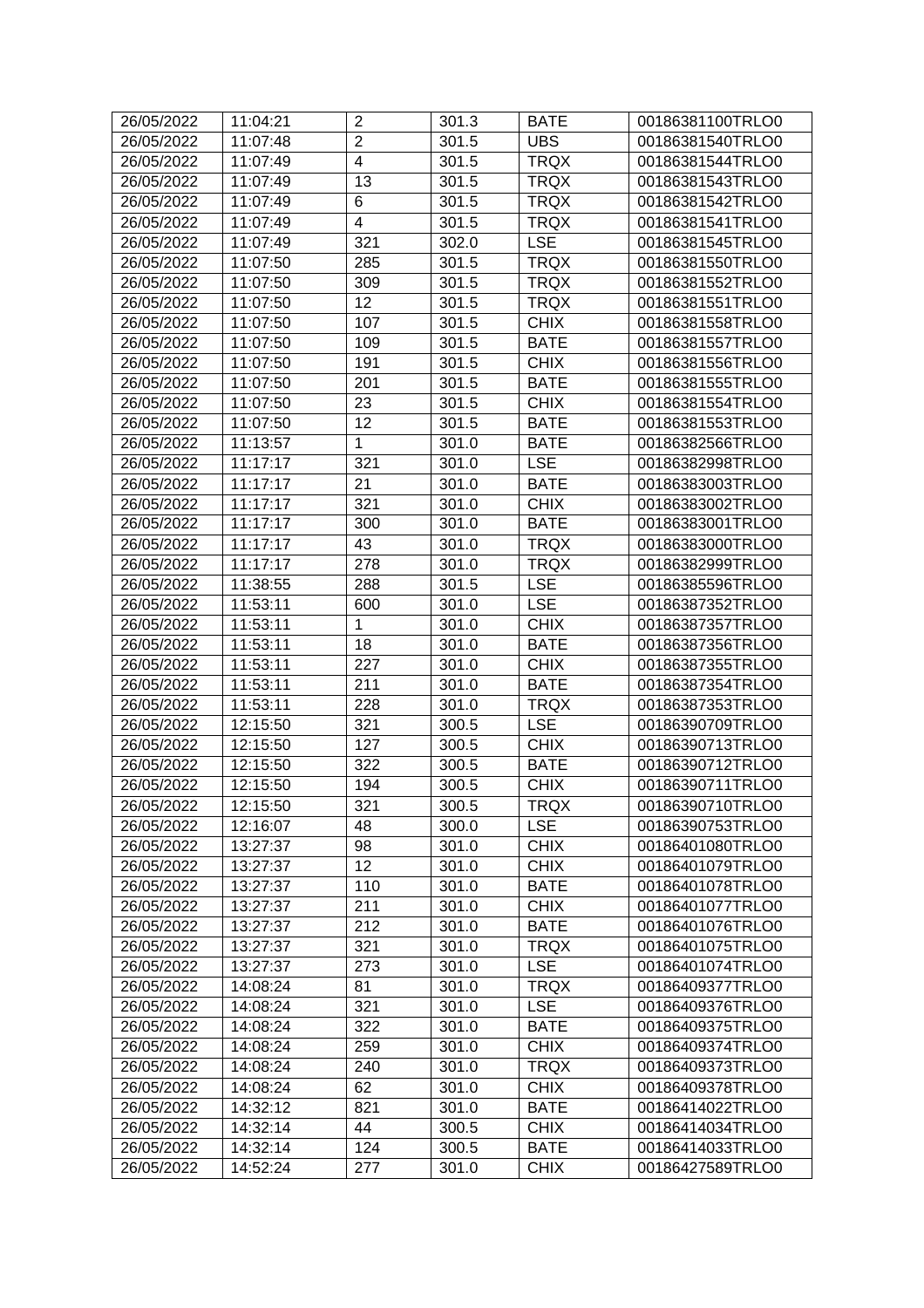| 26/05/2022 | 14:52:24 | 198            | 301.0 | <b>BATE</b> | 00186427588TRLO0 |
|------------|----------|----------------|-------|-------------|------------------|
| 26/05/2022 | 14:52:24 | 321            | 301.0 | <b>TRQX</b> | 00186427587TRLO0 |
| 26/05/2022 | 14:52:24 | 321            | 301.0 | <b>LSE</b>  | 00186427586TRLO0 |
| 26/05/2022 | 15:11:54 | 423            | 301.8 | <b>CHIX</b> | 00186444068TRLO0 |
| 26/05/2022 | 15:15:31 | 405            | 301.5 | <b>LSE</b>  | 00186446503TRLO0 |
| 26/05/2022 | 15:15:31 | 405            | 301.5 | <b>TRQX</b> | 00186446502TRLO0 |
| 26/05/2022 | 15:15:31 | $\overline{2}$ | 301.8 | <b>TRQX</b> | 00186446505TRLO0 |
| 26/05/2022 | 15:15:31 | 329            | 301.8 | <b>TRQX</b> | 00186446504TRLO0 |
| 26/05/2022 | 15:15:31 | 322            | 301.8 | <b>CHIX</b> | 00186446506TRLO0 |
| 26/05/2022 | 15:15:31 | 22             | 301.5 | <b>BATE</b> | 00186446517TRLO0 |
| 26/05/2022 | 15:15:31 | 300            | 301.5 | <b>BATE</b> | 00186446516TRLO0 |
| 26/05/2022 | 15:15:31 | 321            | 301.5 | <b>CHIX</b> | 00186446515TRLO0 |
| 26/05/2022 | 15:15:31 | 321            | 301.5 | <b>LSE</b>  | 00186446514TRLO0 |
| 26/05/2022 | 15:15:31 | 321            | 301.5 | <b>TRQX</b> | 00186446513TRLO0 |
| 26/05/2022 | 15:15:32 | 572            | 302.0 | <b>BATE</b> | 00186446524TRLO0 |
| 26/05/2022 | 15:15:32 | 162            | 302.0 | <b>BATE</b> | 00186446523TRLO0 |
| 26/05/2022 | 15:15:32 | 77             | 302.0 | <b>LSE</b>  | 00186446528TRLO0 |
| 26/05/2022 | 15:15:32 | $\overline{2}$ | 302.0 | <b>LSE</b>  | 00186446527TRLO0 |
| 26/05/2022 | 15:15:32 | $\overline{2}$ | 302.0 | <b>LSE</b>  | 00186446526TRLO0 |
| 26/05/2022 | 15:15:32 | 240            | 302.0 | <b>LSE</b>  | 00186446525TRLO0 |
| 26/05/2022 | 16:06:55 | 322            | 301.5 | <b>BATE</b> | 00186472930TRLO0 |
| 26/05/2022 | 16:06:55 | 321            | 301.5 | <b>CHIX</b> | 00186472929TRLO0 |
| 26/05/2022 | 16:06:55 | 321            | 301.5 | <b>TRQX</b> | 00186472928TRLO0 |
| 26/05/2022 | 16:06:57 | 17             | 301.5 | <b>TRQX</b> | 00186472939TRLO0 |
| 26/05/2022 | 16:06:57 | 321            | 302.0 | <b>LSE</b>  | 00186472940TRLO0 |
| 26/05/2022 | 16:06:58 | 4              | 301.5 | <b>CHIX</b> | 00186472950TRLO0 |
| 26/05/2022 | 16:06:58 | 244            | 302.0 | <b>LSE</b>  | 00186472953TRLO0 |
| 26/05/2022 | 16:06:58 | 28             | 302.0 | <b>LSE</b>  | 00186472952TRLO0 |
| 26/05/2022 | 16:06:58 | 49             | 302.0 | <b>LSE</b>  | 00186472951TRLO0 |
| 26/05/2022 | 16:06:58 | 94             | 302.5 | <b>BATE</b> | 00186472955TRLO0 |
| 26/05/2022 | 16:06:58 | 228            | 302.5 | <b>BATE</b> | 00186472954TRLO0 |
| 26/05/2022 | 16:06:58 | 37             | 301.5 | <b>CHIX</b> | 00186472956TRLO0 |
| 26/05/2022 | 16:06:59 | 5              | 302.0 | <b>CHIX</b> | 00186472967TRLO0 |
| 26/05/2022 | 16:06:59 | 321            | 302.5 | <b>LSE</b>  | 00186472968TRLO0 |
| 26/05/2022 | 16:07:00 | 95             | 302.5 | <b>BATE</b> | 00186472981TRLO0 |
| 26/05/2022 | 16:07:00 | 321            | 302.5 | <b>TRQX</b> | 00186472980TRLO0 |
| 26/05/2022 | 16:07:00 | 227            | 302.5 | <b>BATE</b> | 00186472979TRLO0 |
| 26/05/2022 | 16:07:01 | 316            | 303.0 | <b>CHIX</b> | 00186472989TRLO0 |
| 26/05/2022 | 16:15:08 | 323            | 302.0 | <b>LSE</b>  | 00186477010TRLO0 |
| 26/05/2022 | 16:15:08 | 39             | 302.0 | <b>TRQX</b> | 00186477009TRLO0 |
| 26/05/2022 | 16:15:08 | 316            | 302.0 | <b>BATE</b> | 00186477012TRLO0 |
| 26/05/2022 | 16:15:08 | 284            | 302.0 | <b>TRQX</b> | 00186477011TRLO0 |
| 26/05/2022 | 16:15:08 | $\overline{7}$ | 302.0 | <b>BATE</b> | 00186477019TRLO0 |
| 26/05/2022 | 16:15:08 | 339            | 302.0 | <b>CHIX</b> | 00186477018TRLO0 |
| 26/05/2022 | 16:15:08 | 339            | 302.0 | <b>LSE</b>  | 00186477017TRLO0 |
| 26/05/2022 | 16:15:09 | 309            | 302.5 | <b>LSE</b>  | 00186477029TRLO0 |
| 26/05/2022 | 16:15:09 | 12             | 302.5 | <b>LSE</b>  | 00186477028TRLO0 |
| 26/05/2022 | 16:24:54 | 321            | 301.5 | <b>CHIX</b> | 00186484158TRLO0 |
| 26/05/2022 | 16:24:54 | 322            | 301.5 | <b>BATE</b> | 00186484157TRLO0 |
| 26/05/2022 | 16:24:54 | 281            | 301.5 | <b>BATE</b> | 00186484159TRLO0 |
| 26/05/2022 | 16:28:47 | 177            | 301.5 | <b>TRQX</b> | 00186487836TRLO0 |
| 26/05/2022 | 16:28:47 | 321            | 301.5 | <b>LSE</b>  | 00186487835TRLO0 |
| 26/05/2022 | 16:28:47 | 602            | 301.5 | <b>CHIX</b> | 00186487837TRLO0 |
|            |          |                |       |             |                  |